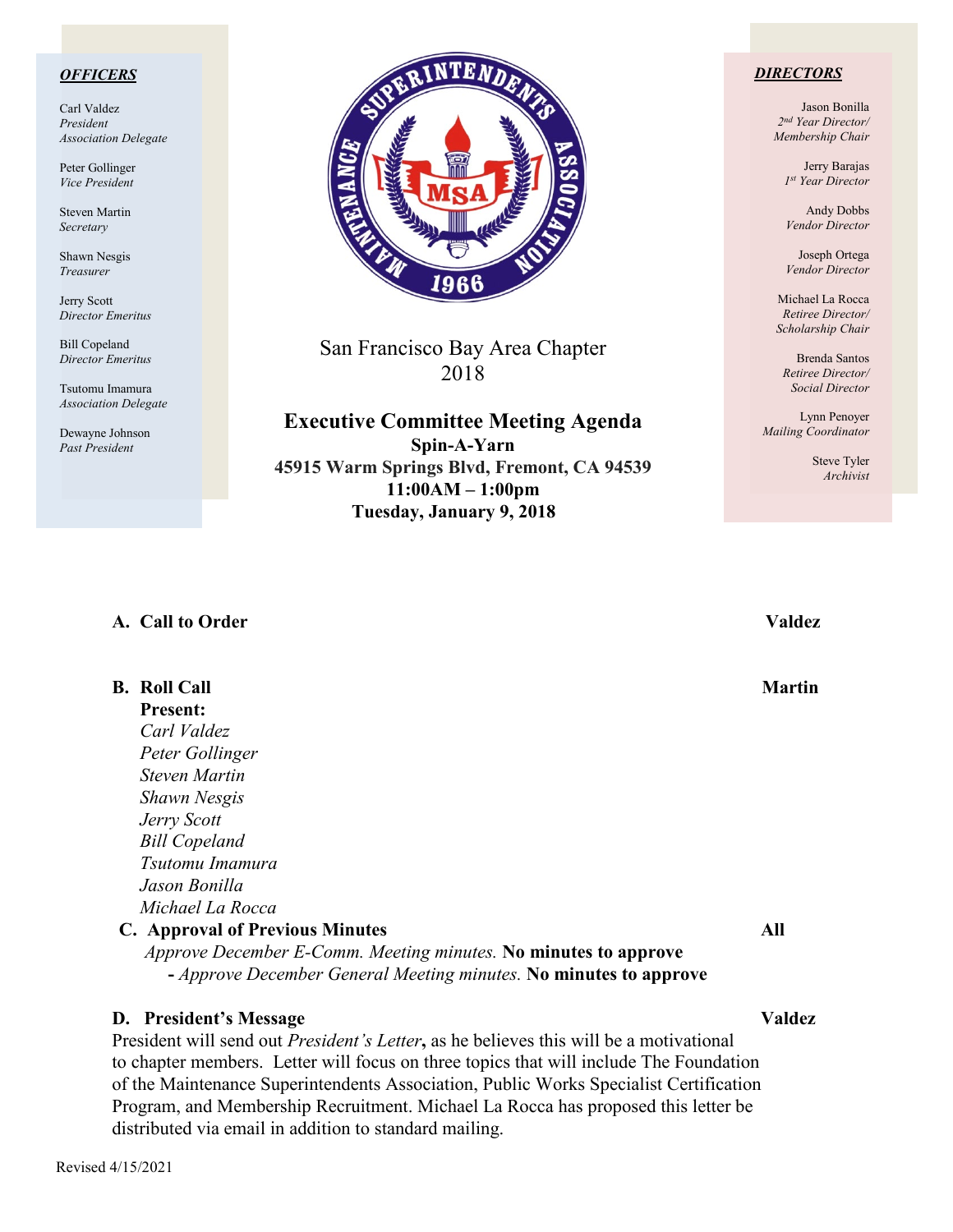# **E. Standing Committee Reports**

# **1. Membership LaRocca**

## *Members*

| Life Members:    | 57  |
|------------------|-----|
| Regular Members: | 111 |
| Vendor Members:  | 57  |
| Total Members:   | 225 |

Amount due to E Board for members- \$2520

# **2. Life Members LaRocca/Santos**

## **New Life Member:** Gordon White, Sales Manager, WECO Industries Proposal for two life members. In the past, there were up to four

# **F. Vendors Report Dobbs/Ortega**

No Report

# **G. Association Report Imamura/Valdez**

Next meeting will include election of new officers. Change in officers from Gerard to Xavier

- Discussion to be had regarding scholarship funds in to the foundation account.
- 1. Foundation Report
- 2. Education Report

# **H. Training Coordinator Martin**

*Review of proposed training calendar* Jan, Feb, and March workshops are confirmed. Walter Beltramo to confirm July workshop with Reed & Graham.

# **I. Scholarships LaRocca/Imamura**

No Report

# **J. Golf Tournament Committee Report Ortega** No Report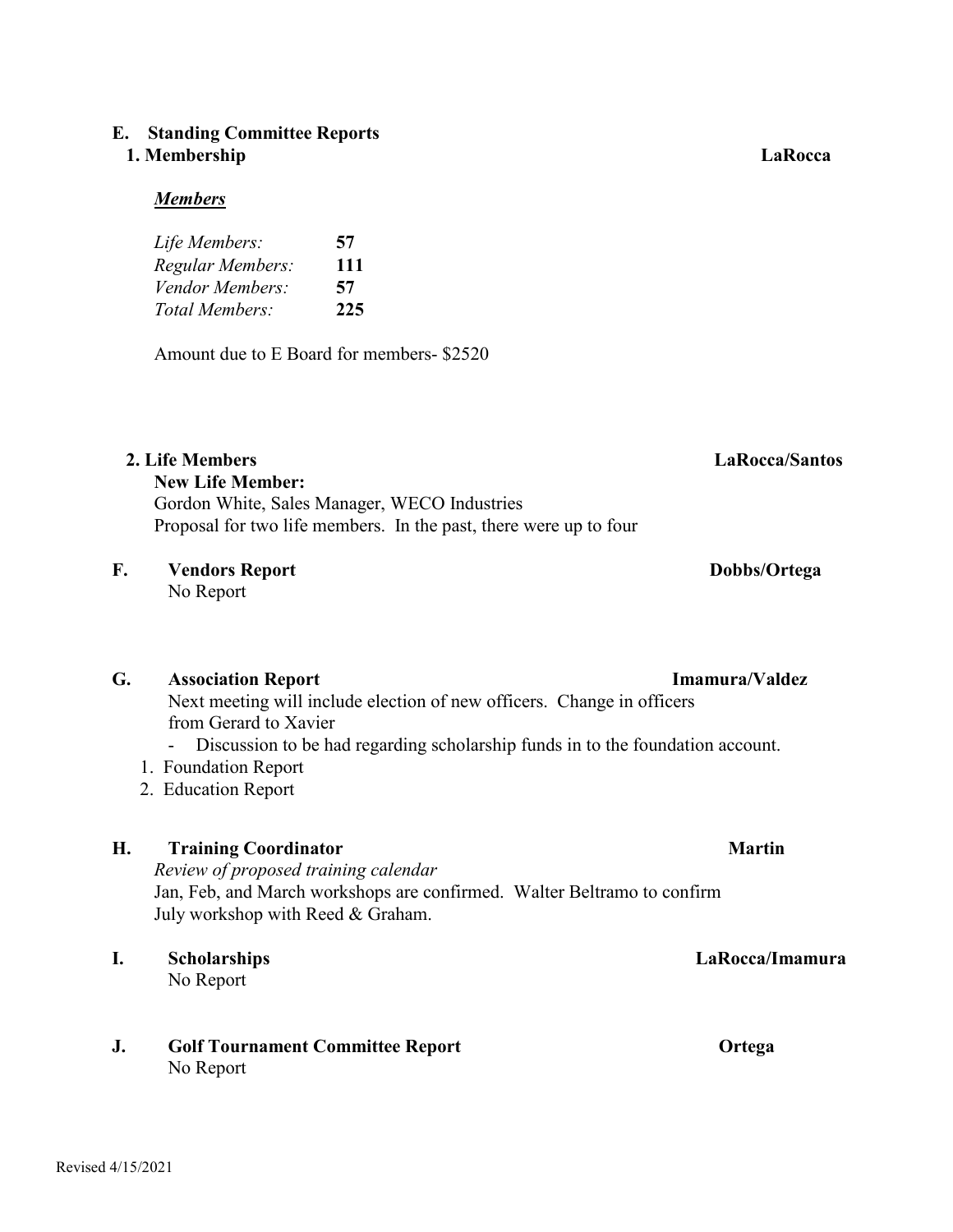**K. Social Committee Santos A. Santos Santos Santos Santos Santos Santos Santos Santos Santos Santos Santos Santos Santos Santos Santos Santos Santos Santos Santos Santos Santos Santos Santos Santos Santos Santos Santos Sa** 

No Report

## **L. Treasurer's report Nesgis**

| Account totals:       |             |
|-----------------------|-------------|
| <b>Basic Checking</b> | \$19,254.44 |
| Savings               | \$29,276.41 |
| <b>TOTAL</b>          | \$48,530.85 |

-Moved to approved by Tsutomu,  $2<sup>nd</sup>$  by La Rocca. -Fees need to be discussed regarding reg online.

## **M. Old Business**

- 1. Recognition and plaque for Peterson Cat -Plaque will be presented at the Backhoe Bowling Competition hosted by Peterson Cat
- 2. Reg-Online training from Susie Evans -will determine within the next two months
- 3. Laptop purchase (Shawn Nesgis)
- 4. Joint meeting with APWA (Joseph Ortega) -Further discussions needed
- 5. Storing files electronically (Shawn Nesgis & Jason Bonilla) -Docs need to be scanned. By who?

## **N. New Business**

- 1. Location of upcoming E-Committee Meetings Next meeting at Spin-A-Yarn
- 2. Meal Contributions for E-Committee Meetings To remain at \$10
- 3. 2018 Peter Walsh Nominee Bill Copeland nominated by Tsutomu, 2<sup>nd</sup> by Shawn N.
- 4. Jerry D. Scott Superintendent of the Year Presentation for Roger Lee at the Cupertino City Council Meeting on January 16th

## **O. Mailings Penoyer**